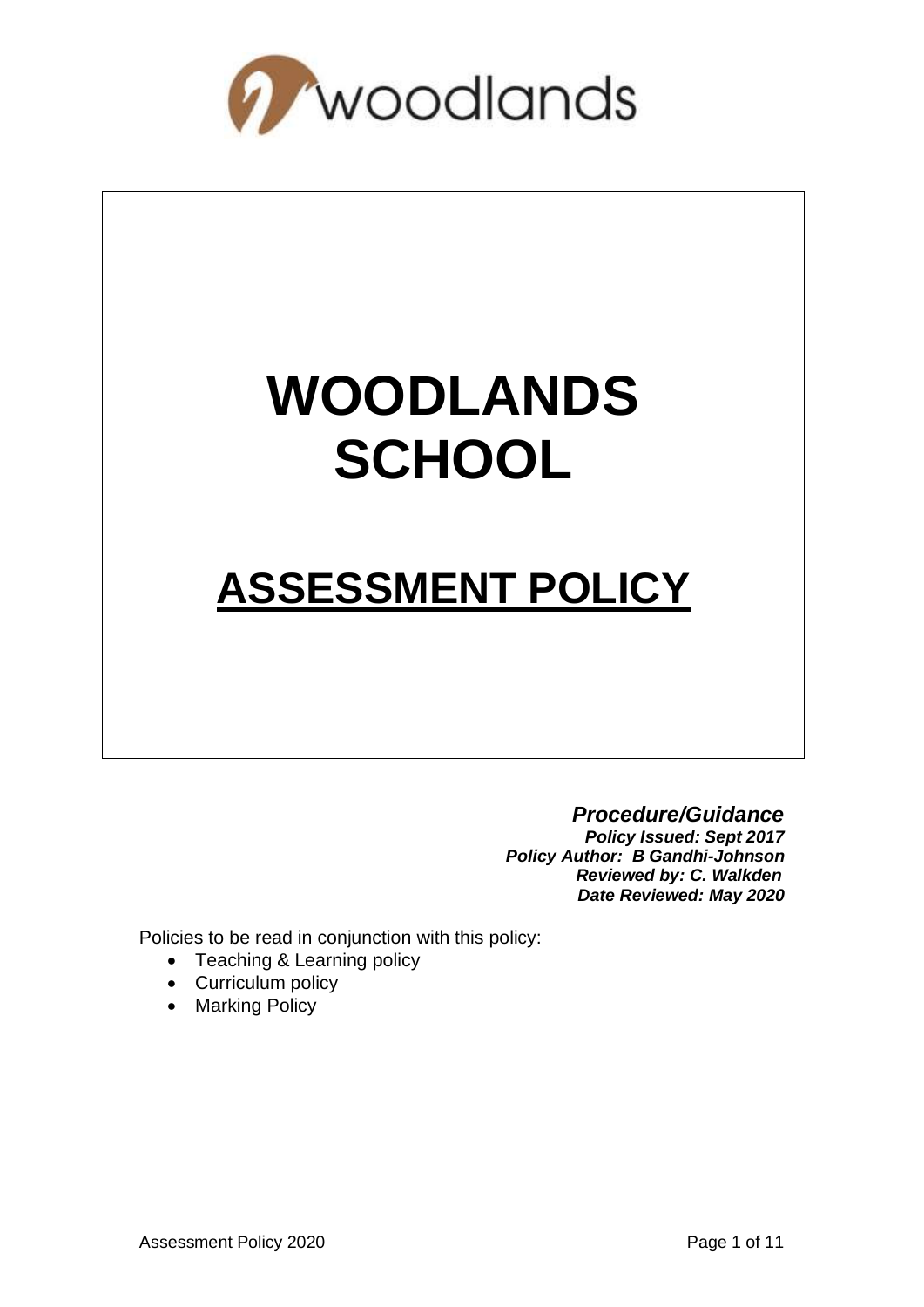#### **Assessment Policy**

*"Current thinking about learning acknowledges that learners must ultimately be responsible for their learning since no one else can do it for them. Thus, assessment for learning must involve pupils, so as to provide them with information about how well they are doing and guide their subsequent efforts. Much of this information will come as feedback from the teacher."* (Assessment for Learning: Beyond the Black Box)

This feedback is often through marking and verbal intervention to learners by the teacher. This policy sets out the strategies that teachers at Woodlands School **will use in the assessment for learning process.**

#### **Rationale**

There are different types of assessment for learning, each serves a different and distinct purpose, and each has its place.

Assessment is a continuous process in the classroom, it is rooted in selfreferencing; **a pupil needs to know where he is and understand not only where he wants to be but also how to "fill the gap".** This involves both the teacher and the pupil in a process of continual **reflection** and review about progress.

- When teachers and peers provide quality feedback, pupils are empowered to take the appropriate action.
- Teachers adjust their plans in response to formative assessment.

#### **Types of Assessment**

At Woodlands School we seek to inform pupils and parents/ carers/ social workers of the progress that children are making.

**Summative assessment is carried out at the end of a unit of work, year and key stage in order to make judgements about pupils' performance in relation to national standards.** The data collected from such assessments is valuable to teachers and for management purposes.

**Formative assessment is the process by which the teacher adapts his/her practice to meet the learning needs of the pupil.** It requires feedback which is used in closing the gap between where the learner is and the next step of learning.

Frequent feedback is not necessarily formative. **Assessment is formative only if the information is used to make improvements**.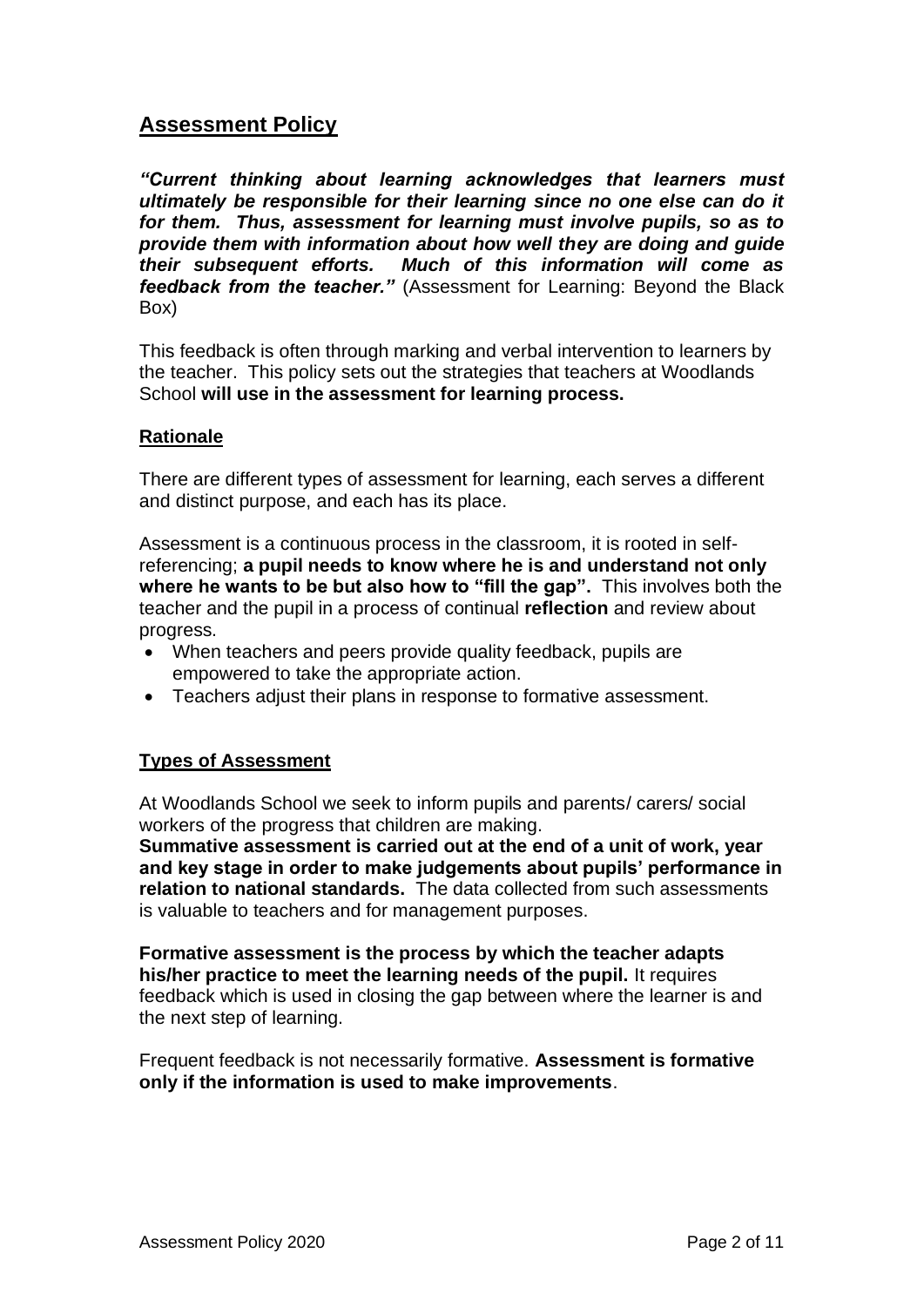#### **Classroom Practice**

Woodlands is committed to the importance of effective assessment for learning (AFL).

Teachers will demonstrate this in the lesson by:

- 1. Sharing the learning objective (see Scheme of Work/lesson plan) *(What the pupils are trying to learn)*
- 2. Sharing the learning outcome *(How pupils will show achievement)*
- 3. Developing and sharing the success criteria *(Informs the pupil 'What good/excellent looks like')*
- 4. Using a variety of questioning techniques
- 5. Using self-assessment and peer assessment
- 6. By providing effective and constructive verbal and written feedback through marking - MAD (Make a Difference) time (see marking policy)

#### **These strategies will be carried out by following the statements below:**

#### **Sharing the Learning Intentions (Objective and Outcome)**

Teachers will:

- Share the learning objective to enable the pupil to know the purpose of the activity, thus transferring much of the responsibility for the learning from the teacher to the pupil. (see S.O.W)
- Share the learning outcome (or allow an element of choice) to enable the pupil to show how they have achieved the objective of the lesson.

#### **Develop and Share Success Criteria**

To encourage pupils to take responsibility for their learning, it is essential to develop success criteria for the learning outcome. It provides the pupil with the criteria for 'What good/excellent looks like'.

Teachers will:

- explain and generate the success criteria for the task in hand.
- ensure the pupil has interpreted the expectations so they can apply them as they are working, thus making their own judgements against the criteria before any teacher assessment takes place. (developing self-assessment opportunities) and with the use of learning objective template which allow the students to self-assess (see template attached below).
- Describe what they are looking for in the lesson so that pupils know the standards they are aiming for and have key areas of focus when carrying out the process of self-evaluation.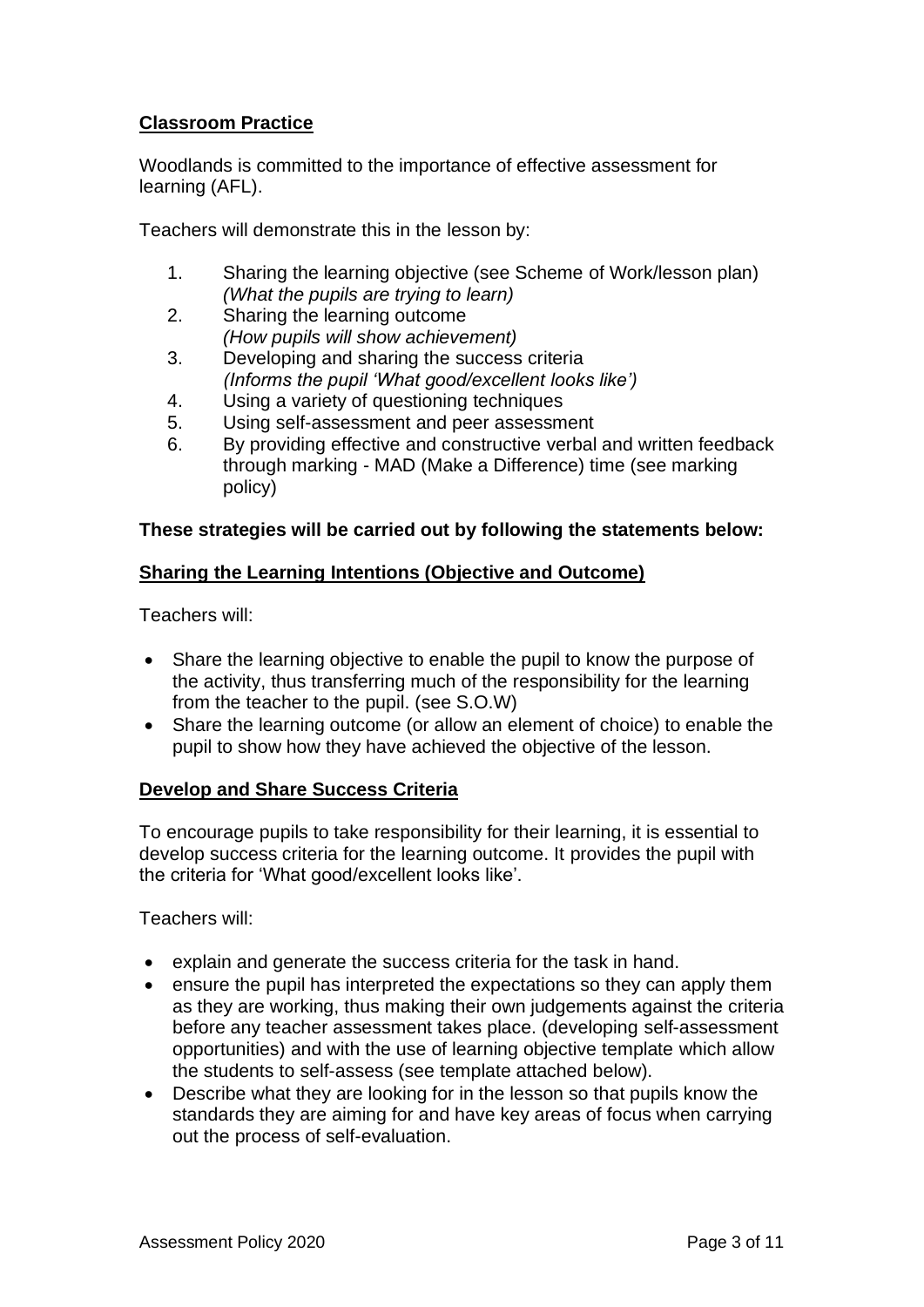#### **Develop Questioning**

Teachers will develop questioning skills within the pupils by:

- Providing a high proportion of open questions
- Providing 'think' time for pupils to think about and discuss their responses to questions.
- Providing supplementary questions to extend understanding
- Providing questions that encourage pupils to reflect on their thinking
- Providing opportunities for pupils to generate questions.
- Using higher level questioning to stretch and challenge more able students.

Pupils will be given the opportunity to explain, clarify and discuss their ideas and to question and support their peers in all areas of the curriculum. Think, Pair, Share will be encouraged across all subjects as the key strategy to encouraging think time and discussion.

#### **Self and Peer Assessment (MAD time – Make a Difference)**

There will be a variety of self and peer assessment.

If pupils are to learn they need to:

- *understand the criteria or standards that will be used to assess their work (through teachers sharing learning outcomes and success criteria)*
- *identify any gaps between their actual and optimal performance,*
- *work out why these gaps occur*
- *identify the strategies and implications for future action that they might use to close the gaps. (Embedding Formative Assessment – Specialist Schools and Academies Trust 2009)*
- *Reflect on their own work*
- *Be supported to admit problems without risk to self-esteem*
- *Be given time to work out problems*

The interchange between teacher and pupil is crucial to the pupil's understanding of what needs to be done next. However, peers can often take on this role and by acting as a critical friend to a fellow pupil he will almost inevitably enhance his own understanding as well (see self and peer assessment tools to be used in class attached below).

#### **Effective Feedback and Marking**

Feedback is:

- any information that is provided to the performer of any action, about their performance;
- **WHAT WENT WELL (WWW) & EVEN BETTER IF (EBI) (SEE MARKING POLICY ATTACHED)**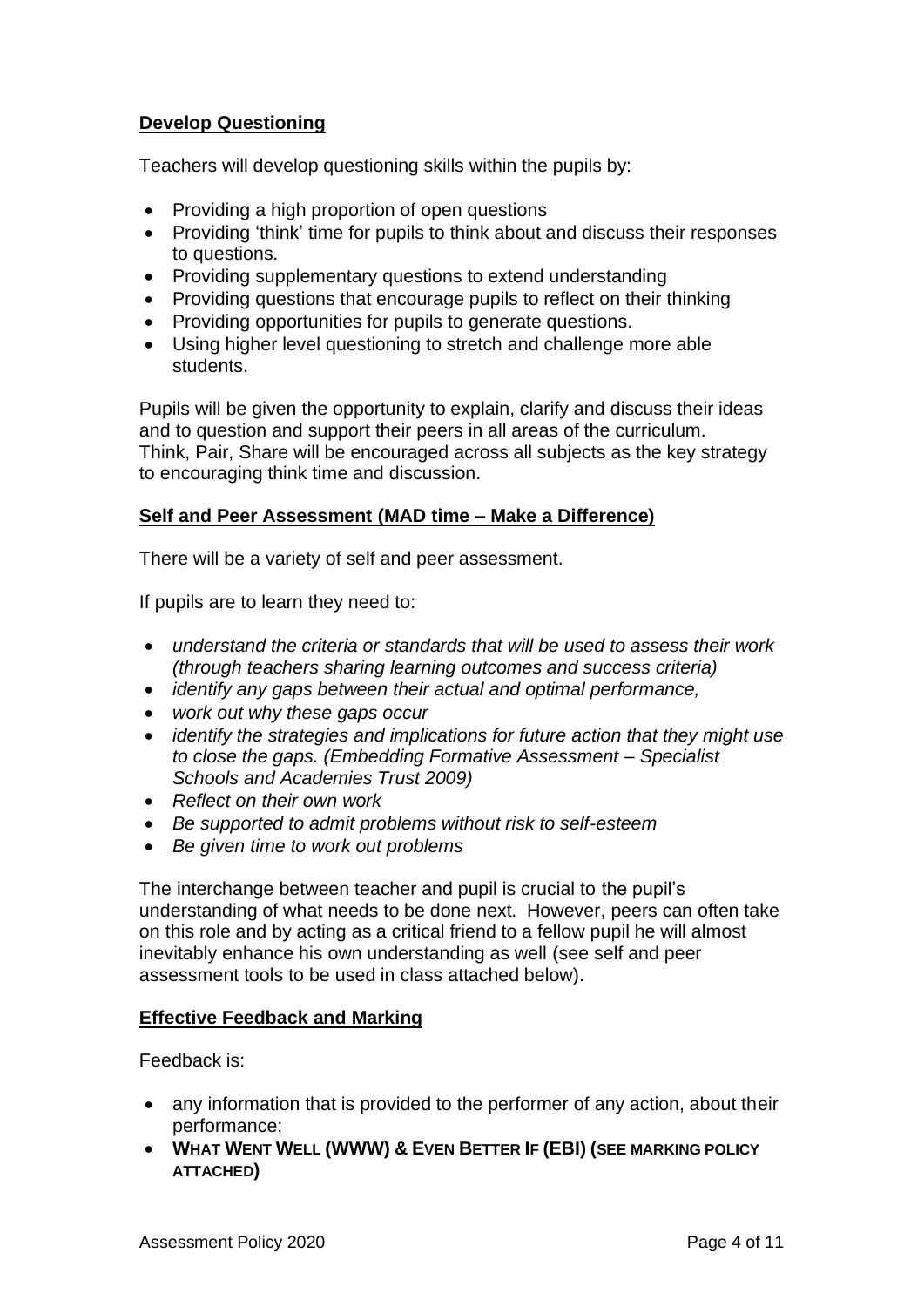- Effective when suggestions for improvement act as **"scaffolding"** i.e. pupils should be given the right amount of support to enable them to succeed, allowing them to use their own skills and knowledge. They should not be given the full solution; they must be encouraged to think for themselves.
- Quality dialogue research indicates that **'positive constructive' oral feedback** is more effective than written feedback.

#### **Marking – (be clear what it is for)**

Marking has the potential to be the most powerful, manageable and useful ongoing diagnostic record of achievement. It should guide pupils in their future learning.

- To award a grade/level to inform a summative assessment.
- To find what learning objectives/skills/facts can or cannot be done to inform future learning opportunities – formative assessment
- To monitor and assess pupils IEP targets

#### **Sharing progress and identifying the next steps**

**On entry all pupils are given baseline assessments in order to establish starting points and targets. A data capture sheet is updated every term to plot progress. Teachers are expected to develop appropriate procedures to share pupil grades/levels with individuals with the intention of raising pupil awareness of their progress and to increase motivation.** This can be achieved through a number of strategies; including target/level stickers on files/books, progress record cards, electronic spreadsheets, wall displays with assessment criteria/grades for the pupils to visualise where they are currently and what to do to improve.

This approach to pupil centred classroom assessment is intended to achieve the following outcomes; that every pupil knows what level they are working at, what their target level is and what the next steps are to move them up to the next level.

#### **Progress Reviews**

Progress Reviews are updated every 6 weeks and are shared with pupils, carers and social workers. Progress Reviews set out clear targets and progress being made in all areas.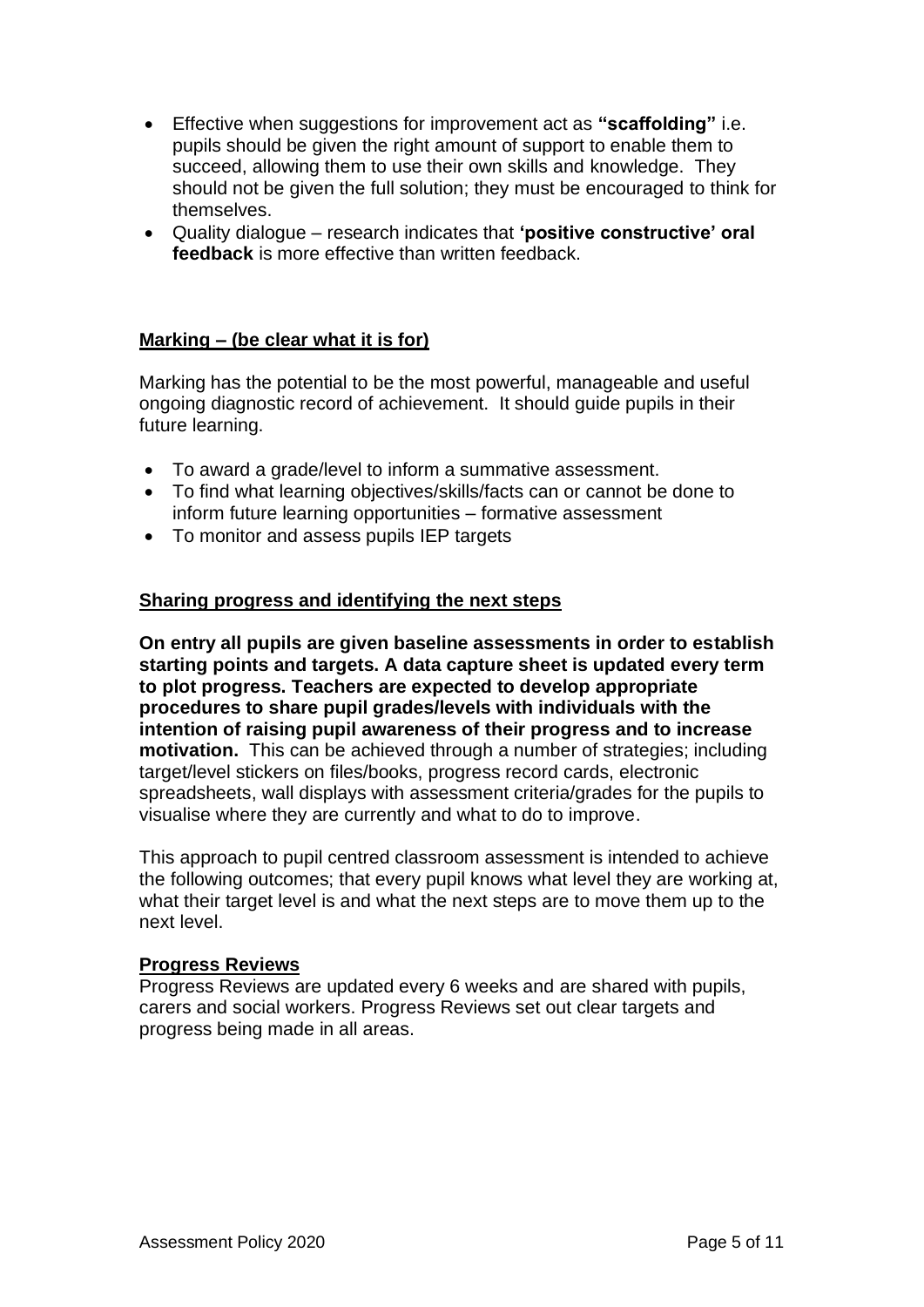#### **Reporting and Assessment Process - Reporting**

There are requirements for reporting to parents on achievements and progress of pupils.

It is required:

- that all pupils on the school roll including post 16 pupils receive a biannual written report
- the report should contain comments on general progress and brief particulars of a pupil's achievement in all subjects
- reports should contain targets, resulting from discussion between teacher and pupil
- that arrangements are made for parents to discuss the report with teachers
- the report includes a summary of the pupil's attendance and the number of unauthorised absences
- each subject report should contain a pupil self-assessment in that subject. This analysis will be the result of informal discussions between the teacher and the pupil
- that detailed information and explanatory comments on the results of national curriculum assessments, especially at the end of the key stage, are included
- all school leavers are provided with a record using the Progress File format
- that a record of a pupil's level of achievement is forwarded to the school in the case of a pupil changing schools.

The actual language of reports is not prescribed by statute but excellent reports are those which "provide parents with a clear picture of their child's achievements and progress".

#### **Procedural details**

Reports will be made available at the following times;

- full written reports on each pupil will be made available to parents/ carers/ social workers at each Statutory LAC Review.

Teachers should take responsibility for the insertion of an appropriate comment for each pupil, including the progress made since the last review in detail.

#### **Assessment Procedures**

- **a) Record the results**
	- **a.** Pupil progress results will be collected every six weeks in line with whole school reporting policy.

#### **b) Compare the results**

- a. Pupil progress results will be collated, reviewed and monitored every six weeks taking into account;
	- o *learner targets*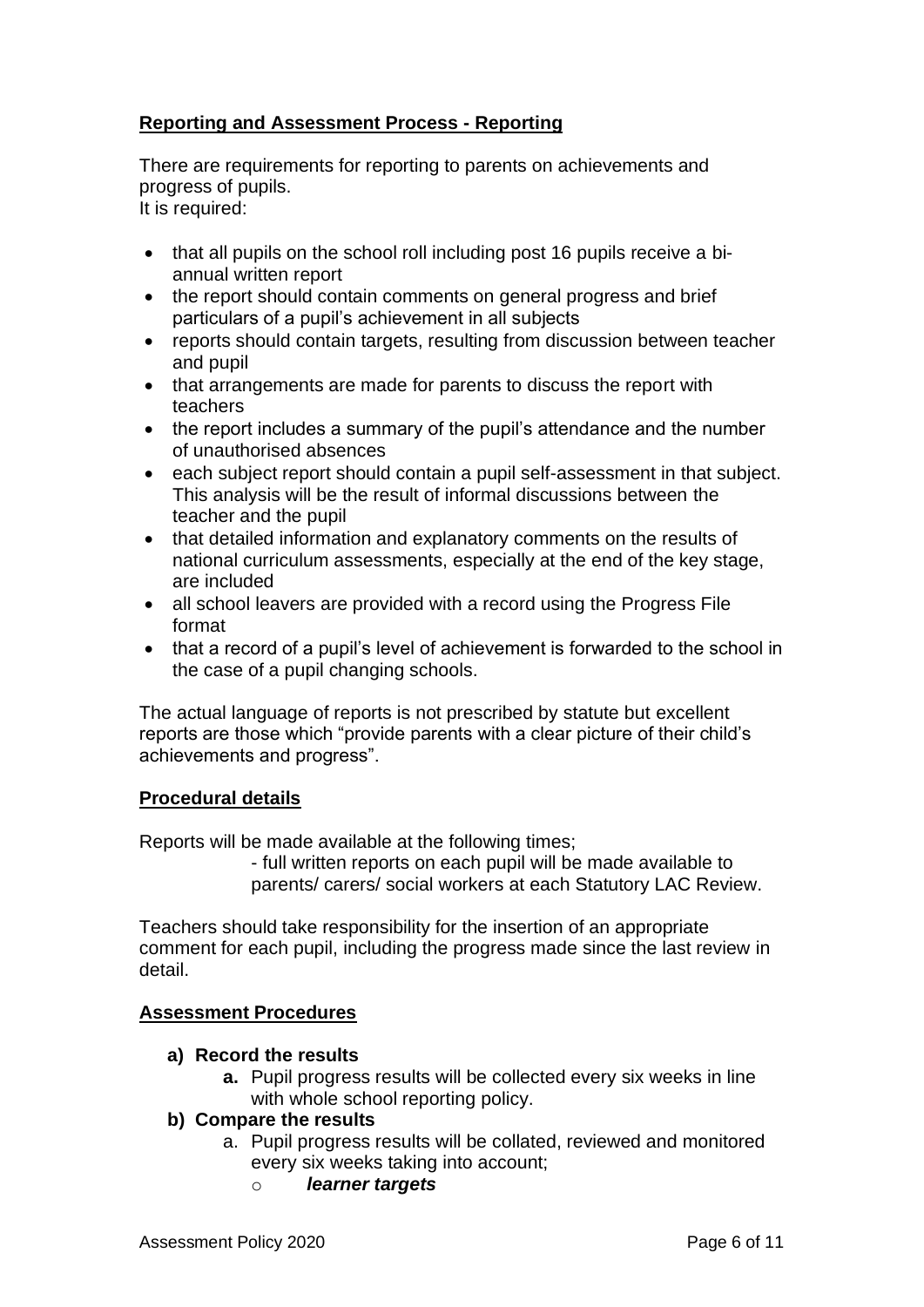#### o *prior performance for progress*

- **c) Identify any issues relating to differences between individuals, other subjects, national, LA etc)**
	- o Regressed/stuck/slow/good progress
	- o Inconsistencies
	- o Changes in historical results/trends
	- o Weaknesses list (for individuals/groups)
- **d) Resolve any issue raised from the above**
	- o Intervention strategies/action plans
	- o Modifications to SoW/Resources/Teaching and learning
	- o Organisational issues/grouping/target specific groups support
	- o Process to address weaknesses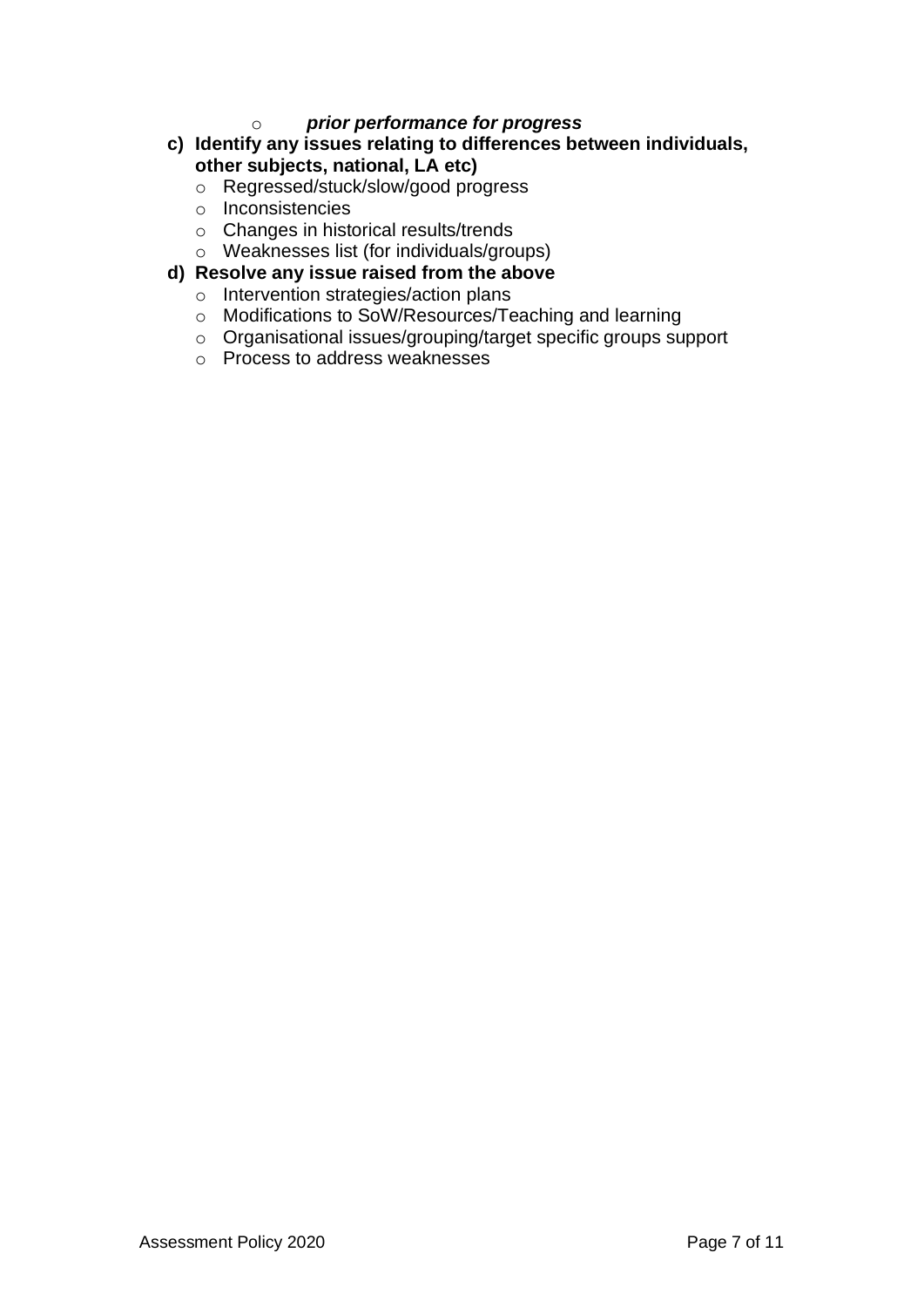#### **Learning objective template**

| <b>Teacher</b><br>assessed | Woodlands<br>Topic:            |         | Self -<br>Assessed |         |
|----------------------------|--------------------------------|---------|--------------------|---------|
|                            | At the end of the lesson I can |         |                    |         |
| E/D/S                      |                                | $\star$ | $\star$            | $\star$ |
| E/D/S                      |                                | $\star$ | $\star$            | $\ast$  |
| E/D/S                      |                                | $\star$ | $\star$            | $\star$ |



### PEER ASSESSMENT

The things you did really well were...

| What went well: | The best part of your work is  |
|-----------------|--------------------------------|
|                 | <b></b>                        |
|                 |                                |
|                 | To improve your work you could |
|                 |                                |
|                 | ***********************        |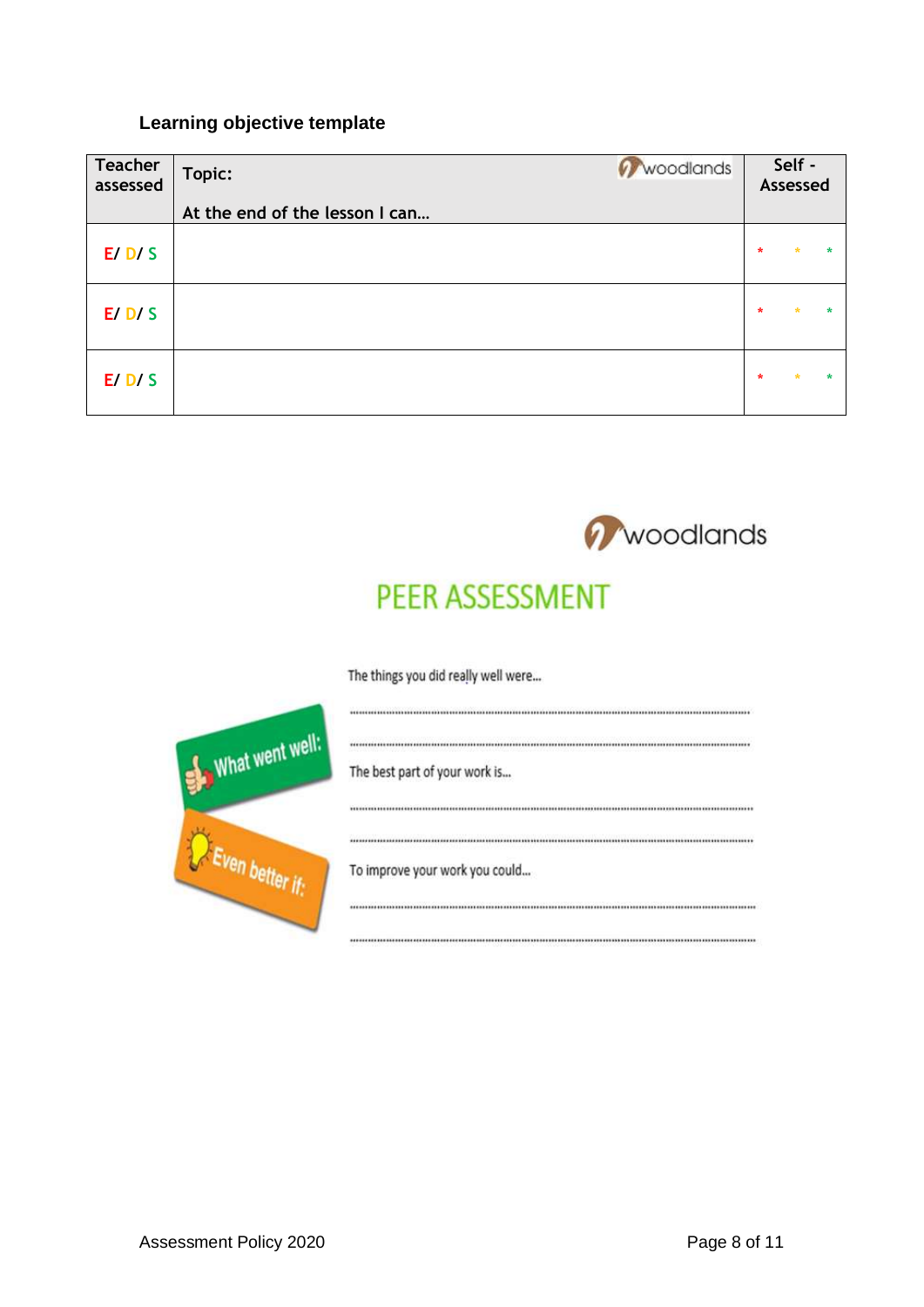| Self-assessment                                 | Woodlands<br>Date: |
|-------------------------------------------------|--------------------|
| What have you done<br>well?                     |                    |
| How could you<br>improve this piece of<br>work? |                    |

Г

┓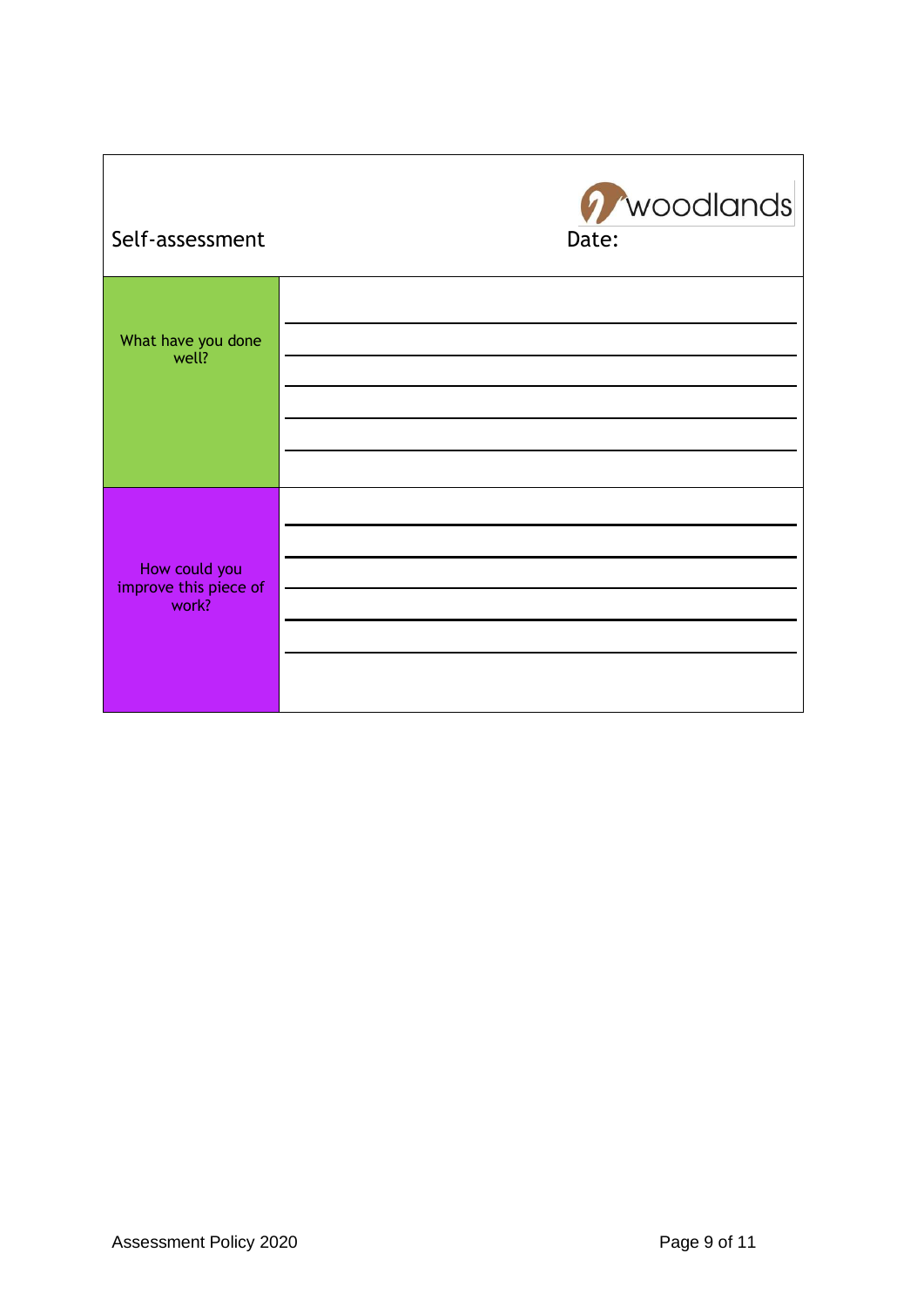

#### **SPAG Marking Policy (Spelling, Punctuation and Grammar)**

Your work will be marked using the following symbols either in the text or the margin. If you don't know why there is a symbol on your work, look at the mats for punctuation, spelling and grammar that are in your room. Use a dictionary or thesaurus for spellings. If you still can't work out what the mistake is…ask your teacher! Your teacher will also write down a comment to help you improve your work – WWW (what went well) and EBI (even better if). You can write a comment back if you wish.

| Sp         | There are one or more spelling mistakes<br>on this line.           |
|------------|--------------------------------------------------------------------|
| P          | Check this line for punctuation errors.                            |
| Inc.       | Incomplete sentence.                                               |
| Gr         | There is a grammar problem here e.g.<br>Verb tense, plural, etc.   |
| $\Lambda$  | There is a missing word on this line.                              |
| $\P$       | You need to start a new paragraph<br>here.                         |
| ?          | This is unclear. Re-read it and change it<br>to make better sense. |
| Rep        | Repetition. Find a new word or phrase.                             |
| <b>WW</b>  | Wrong choice of word.                                              |
| Awk        | Awkwardly written or clumsily<br>expressed. Try again.             |
| <b>IEP</b> | Have you met your IEP target?                                      |